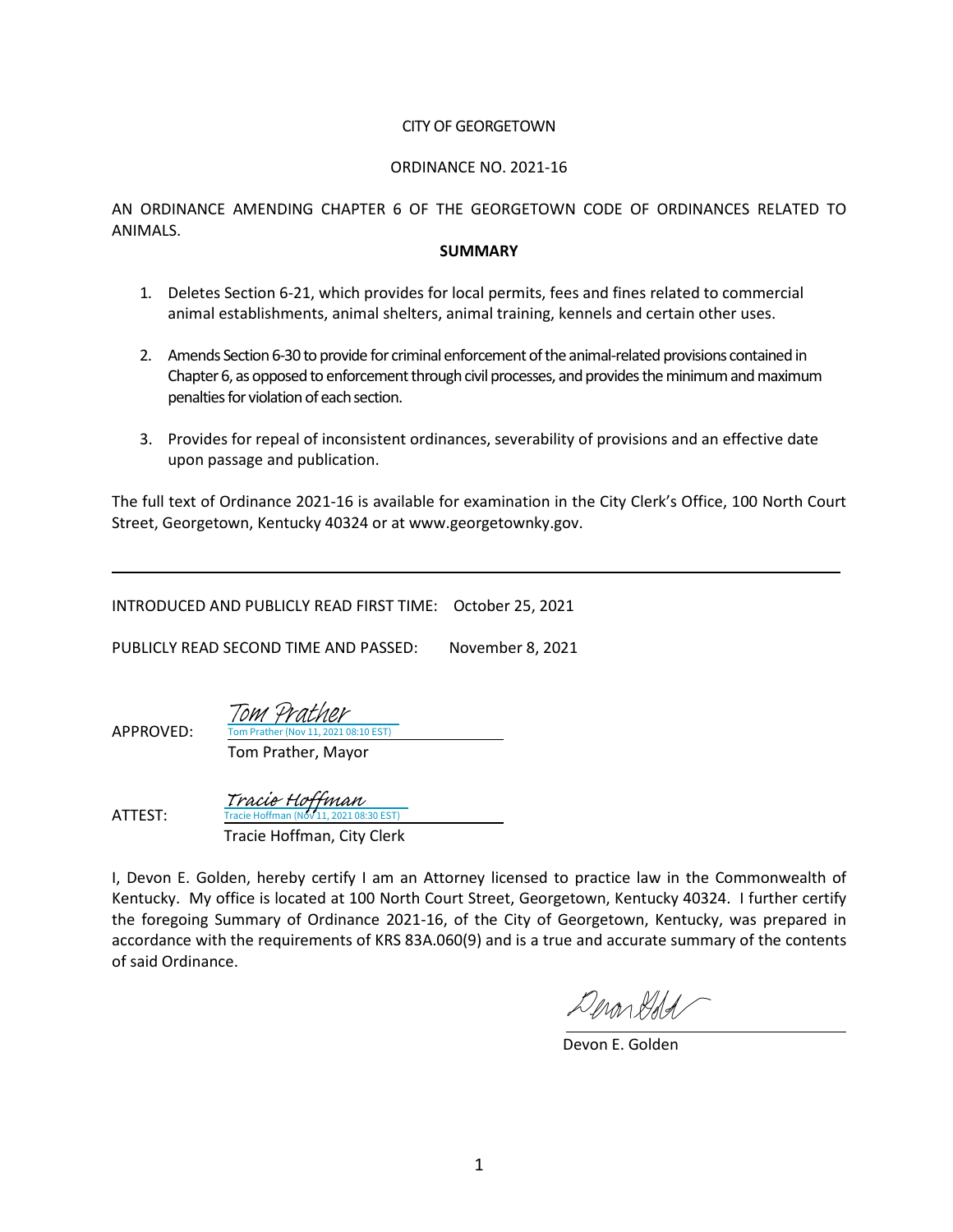#### **ORDINANCE 2021-16**

# **AN ORDINANCE AMENDING CHAPTER 6 OF THE GEORGETOWN CODE OF ORDINANCES RELATED TO ANIMALS.**

## SPONSORS: Todd Stone and Mark Showalter

# NOW, THEREFORE, BE IT ORDAINED BY THE CITY OF GEORGETOWN, KENTUCKY:

## **SECTION ONE**

Section 6-21 of the Georgetown Code of Ordinances is hereby deleted in its entirety:

# **[Sec. 6-21. Permits, fee and fines related to commercial animal establishments, animal shelters, animal training, kennels and other uses listed.]**

[(a) No person, partnership or corporation shall operate a commercial animal establishment or animal shelter without first obtaining a permit pursuant to this section. Application for a permit under this section to establish a new commercial animal establishment under the provisions of this article may be made at any time. This section shall not apply to persons employed by the city or county government.]

[(b) The mayor shall promulgate regulations establishing the procedure for the issuance of permits under this section. All permits issued shall be conditioned on satisfactory compliance with all requirements of this article and other applicable ordinances and laws, including the humane care of animals. These regulations shall be amended from time to time as appropriate for the public health and welfare and the protection of animals.]

[(c) A permit shall be issued to an applicant upon compliance with applicable regulations required for the issuance of a permit, upon payment of the applicable non-refundable fee.]

[(d) The permit shall be for one year beginning the date on which the permit is issued. Applications for permit renewal may be made up to 30 days prior to, but not later than 60 days after, the expiration of the permit. Applicable permit fees are:

 $(1)$  Kennel authorized to house fewer than ten dogs or cats  $\dots\dots\dots\dots$  \$50.00 (2) Kennel authorized to house ten or more but fewer than 50. . . . . . . . . . . . 100.00

1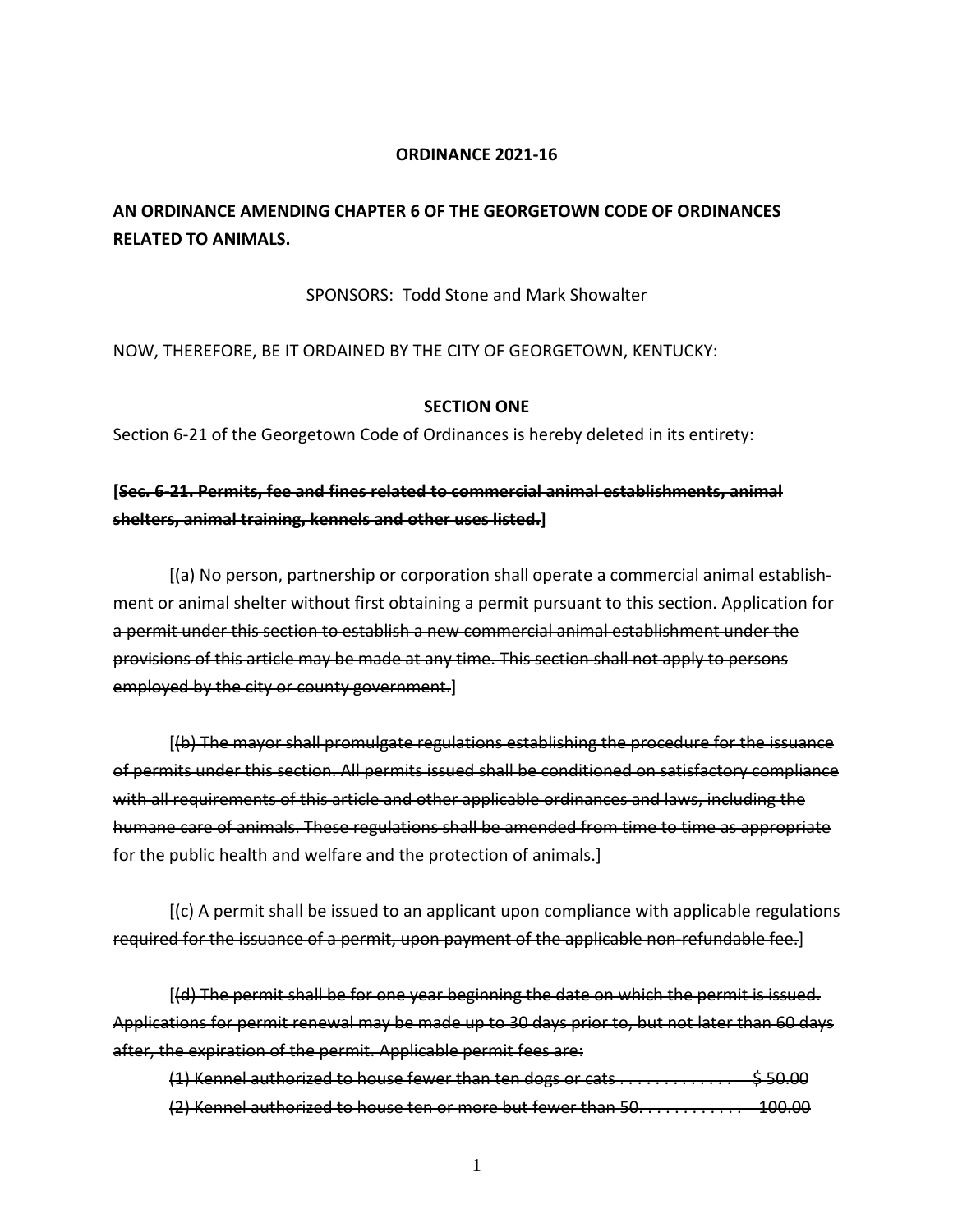| (3) Kennel authorized to house 50 or more dogs or cats  150.00 |  |
|----------------------------------------------------------------|--|
|                                                                |  |
|                                                                |  |
|                                                                |  |
|                                                                |  |
|                                                                |  |
|                                                                |  |
|                                                                |  |

[(e) Upon a change in ownership of a commercial animal establishment, the current permit may be transferred to the new owner upon payment of a \$10.00 transfer fee.]

[(f) Every facility regulated by this article shall be considered a separate enterprise requiring an individual permit.]

[(g) No fee shall be required of any veterinary hospital, animal shelter or governmentoperated zoological park.]

[(h) Permit issuance and revocation.

(1) Prior to issuing a permit under this section, the city shall inspect the facility for compliance with this article. The city may revoke any permit or license if the person holding the permit refuses or fails to comply with this article, applicable regulations or other law governing the protection and keeping of animals.

(2) Any person, partnership or corporation whose permit to operate a commercial animal establishment is revoked shall, within ten days of receiving notice of the revocation, humanely dispose of all animals owned, kept, or harbored.

(3) The city may inspect the premises and all animals of permit holders at any reasonable time. If permission for such inspection is refused, the holder's permit may be revoked.

(4) Submission of false or incomplete information on an application for permit shall constitute grounds for the denial or revocation of a permit. Such submission may be prosecuted as a violation under section 6-30.

(5) No person who has been convicted of cruelty to animals shall be issued a permit to operate a commercial animal establishment for a period of two years following the date of conviction. The city shall revoke the permit of any person convicted of cruelty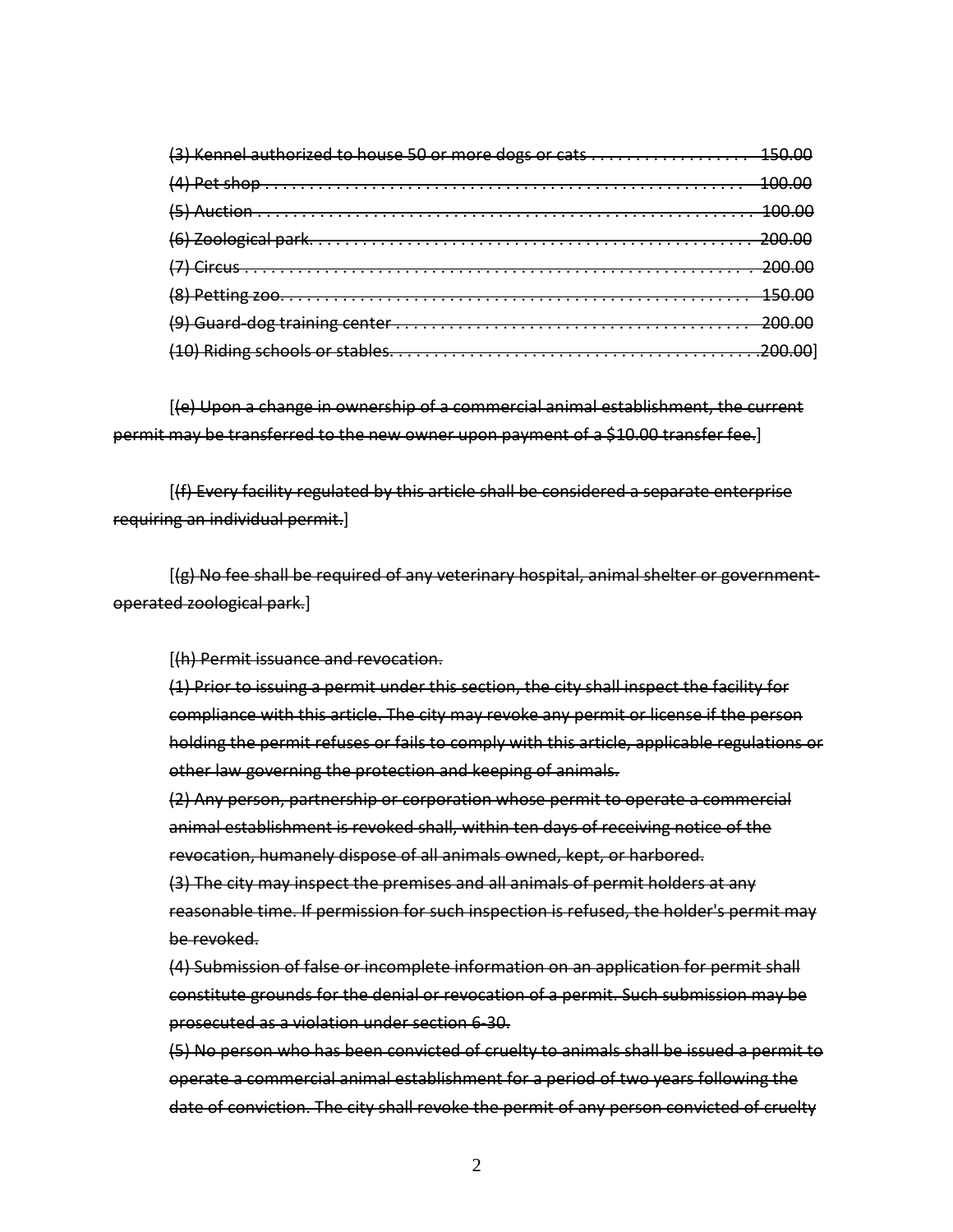to animals.

(6) Any person having been denied a permit may not reapply for a period of 30 days; each reapplication shall be accompanied by a \$10.00 fee.]

# **SECTION TWO**

Section 6-30 of the Georgetown Code of Ordinances is amended as follows:

**Sec. 6-30. Enforcement and penalties.**

[(a) Violation of any section of this article, other than a violation which would also constitute a criminal offense under any provision of the Kentucky Revised Statutes, shall constitute a civil offense which shall be enforced according to the procedures set forth in the code enforcement provisions of chapter 2, article VI, by the code enforcement board, hearing officers, code enforcement officers, citation officers and other persons duly authorized to investigate and enforce the violations through investigation, inspection and issuance of citations.]

[(b) The penalty for violations of this article shall be as set forth in section 2-792. All violations of this section shall be considered Class 1 violations.]

[(c) Penalties for a violation of any section of this article will be waived only if the same or similar violation has not occurred on the property within the same calendar year and the violation is remedied within seven days of issuance of the citation or within the time period specified by the code enforcement officer.]

**(a) Any person violating any provision of this chapter, for which another penalty is not provided, shall be deemed guilty of a misdemeanor and upon conviction shall be fined not less than \$100 nor more than \$500 or be imprisoned for not less than one (1) day nor more than seven (7) days, or both.**

**(b) Any person violating the provisions of section 6-22 of this chapter shall be given a written warning for a first offense. Any person who violates the provisions of section 6-22 a second or subsequent time within a twelve (12) month period may, in addition to any costs associated with impounding the animal, be guilty of a violation and upon conviction be** 

3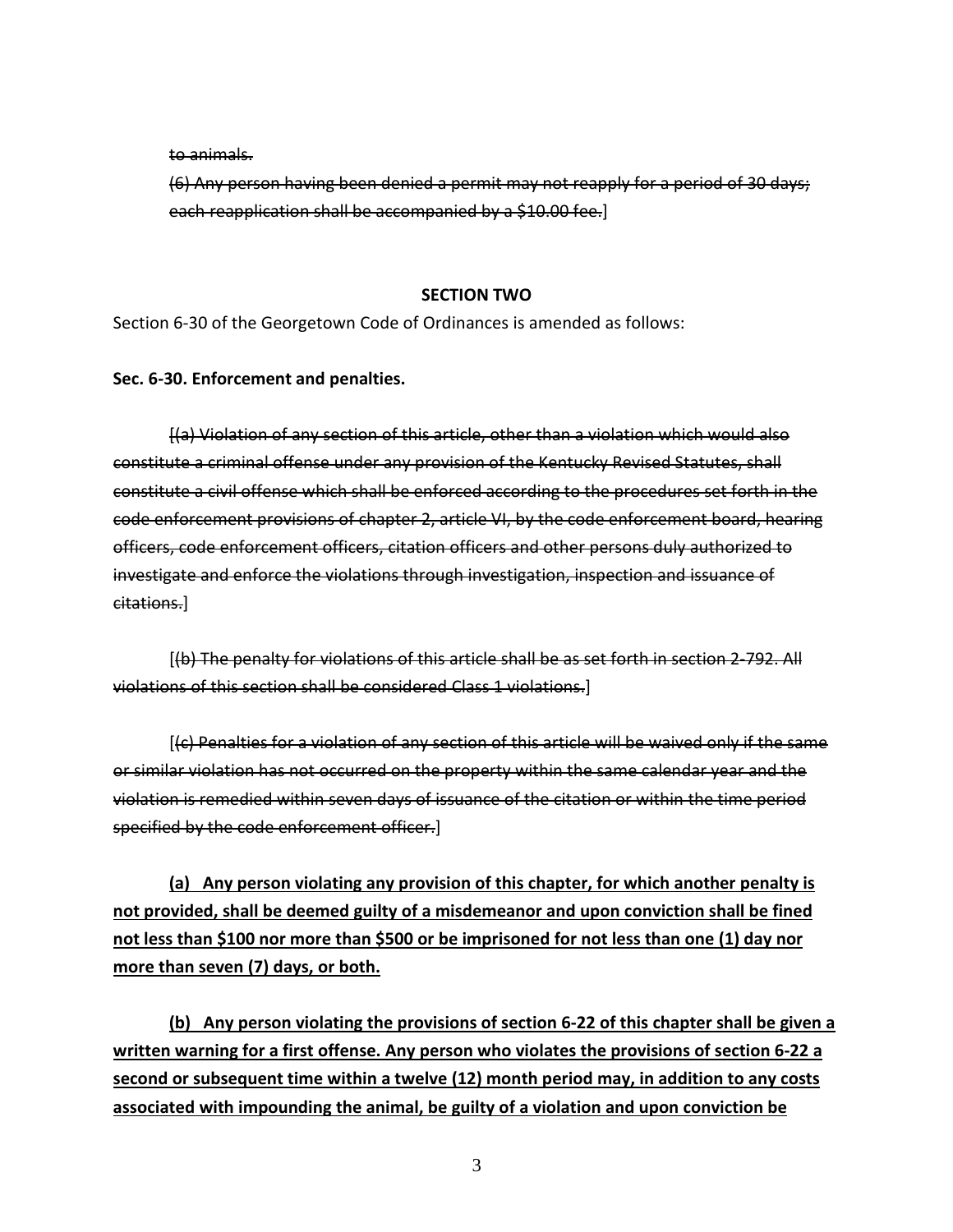**subject to a fine of not less than \$25 nor more than \$250.** 

**(c) Any person violating the provisions of section 6-23 of this chapter shall be deemed guilty of a Class B misdemeanor and upon conviction shall be fined not less than \$25 nor more than \$500 or imprisoned for not less than one (1) day nor more than thirty (30) days, or both so fined and imprisoned, for the first violation; for each subsequent violation, said person shall be deemed guilty of a Class A misdemeanor and fined not less than \$100 nor more than \$500 or imprisoned for not less than seven (7) days nor more than ninety (90) days or both so fined and imprisoned. Each day of violation shall constitute a separate offense. Likewise, each vicious animal for which the violation exists shall be considered a separate violation.**

**(d) Any person violating the provisions of section 6-26 of this chapter shall be deemed guilty of a misdemeanor and shall be fined not less than \$250, nor more than \$500. Each day of violation shall constitute a separate offense. Likewise, each wild animal for which the violation exists shall be considered a separate violation.**

**(e) Any person who violates section 6-29 of this chapter shall be deemed guilty of a violation and shall be fined \$50.**

# **SECTION THREE**

If any section, subsection, paragraph, sentence, clause, phrase, or a portion of this ordinance is declared illegal or unconstitutional or otherwise invalid, such declaration shall not affect the remaining portions hereof.

# **SECTION FOUR**

All ordinances or parts of ordinances in conflict with this Ordinance are hereby repealed.

# **SECTION FIVE**

This Ordinance shall be in full force and effect upon passage and publication.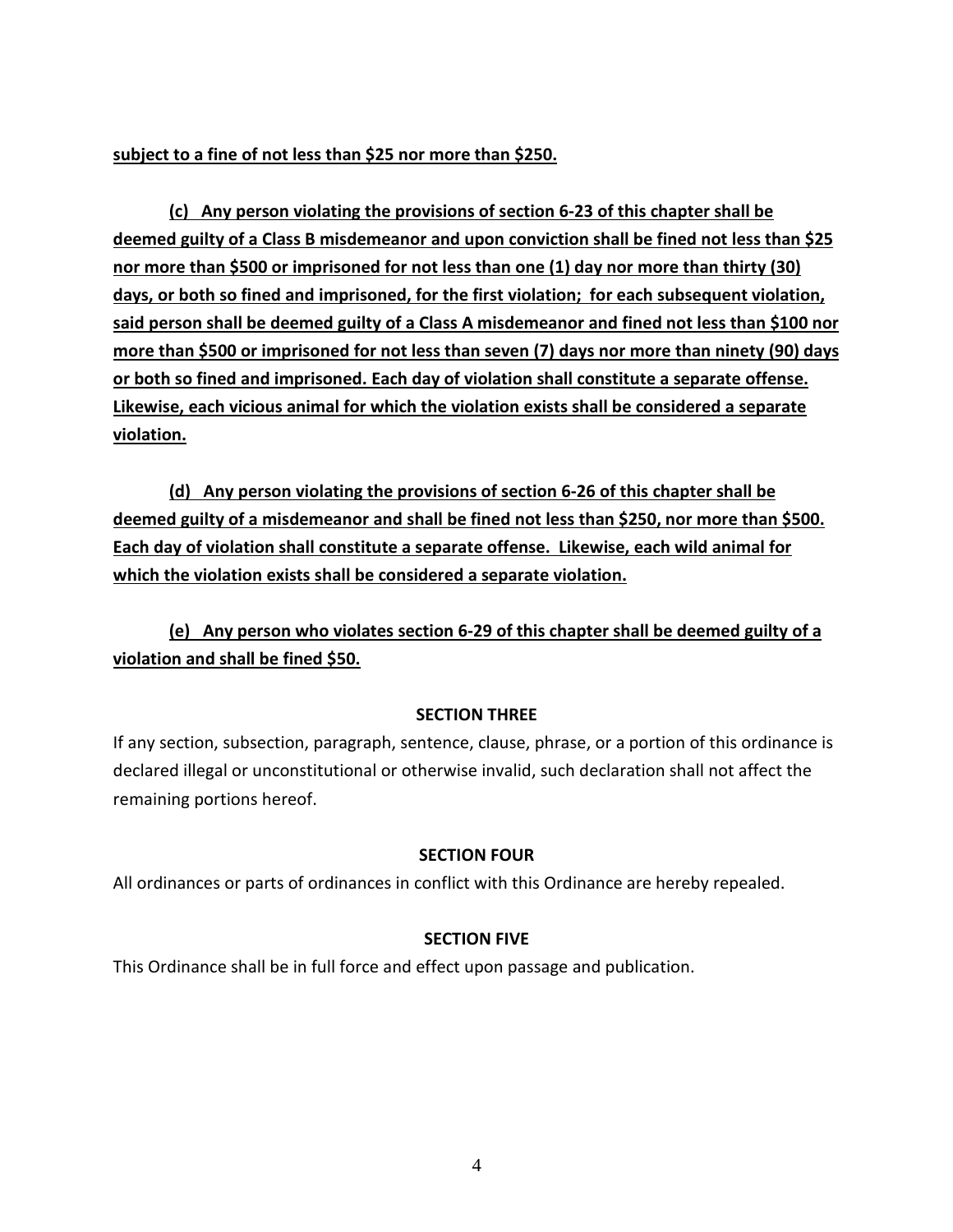PUBLICLY INTRODUCED AND READ FIRST TIME: October 25, 2021

PUBLICLY READ SECOND TIME AND PASSED: November 8, 2021

Tom Prather

APPROVED: Tom Prather (Nov 11, 2021 08:10 EST)

Tom Prather, Mayor

 $Tracie Hoffman$ <br>ATTEST: Tracie Hoffman (Nov 11, 2021 08:30 EST)

Tracie Hoffman, City Clerk